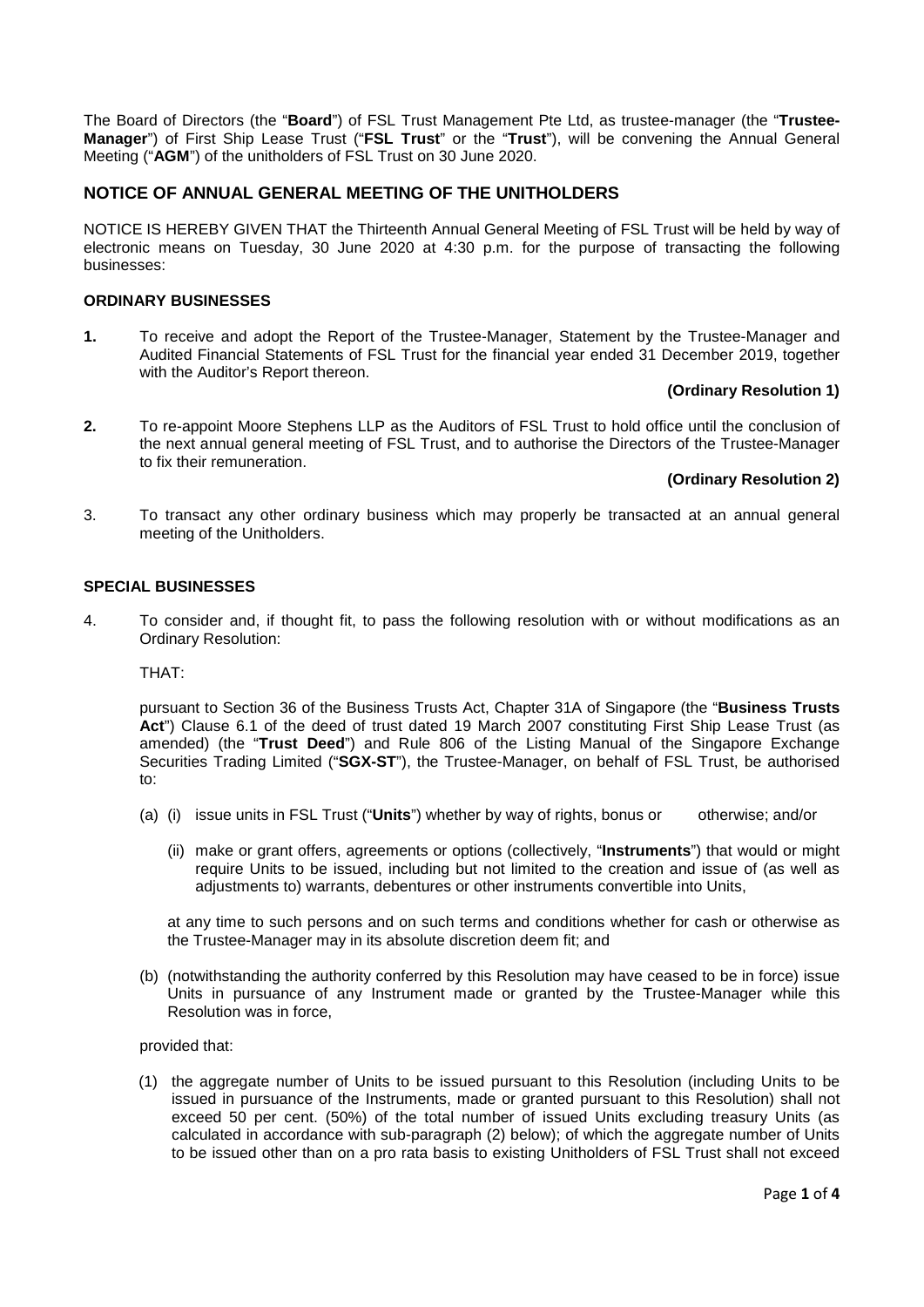20 per cent. (20%) of the total number of issued Units excluding treasury Units in FSL Trust (as calculated in accordance with sub-paragraph (2) below);

- (2) (subject to such calculation as may be prescribed by SGX-ST) for the purpose of determining the aggregate number of Units that may be issued under sub-paragraph (1) above, the percentage of issued Units shall be based on the total number of issued Units (excluding treasury Units) in FSL Trust at the time of the passing of this Resolution, after adjusting for:
	- (a) new Units arising from the conversion or exercise of any Instruments that are convertible into Units; and
	- (b) any subsequent bonus issue, consolidation or subdivision of Units;
- (3) in exercising the authority conferred by this Resolution, the Trustee-Manager shall comply with the provisions of the Listing Manual of the SGX-ST for the time being in force (unless such compliance has been waived by the SGX-ST), the Trust Deed and the Business Trusts Act; and
- (4) unless revoked or varied by ordinary resolution of Unitholders of FSL Trust in a general meeting, such authority shall continue in force (i) until the conclusion of the next annual general meeting of the Unitholders of FSL Trust or the date by which the next annual general meeting of the Unitholders of FSL Trust is required by law to be held, whichever is earlier, or (ii) in the case of Units to be issued in pursuance of the Instruments made or granted pursuant to this Resolution, until the issuance of such Units in accordance with the terms of the Instruments.

#### **(Ordinary Resolution 3)**

5. To consider and, if thought fit, to pass the following resolution with or without modifications as an Ordinary Resolution:

## THAT:

authority be and is hereby given to the Trustee-Manager to allot and issue from time to time such number of Units as may be required to be allotted and issued pursuant to the FSL Trust Distribution Reinvestment Scheme.

## **(Ordinary Resolution 4)**

By Order of the Board FSL Trust Management Pte. Ltd. As Trustee-Manager of First Ship Lease Trust

Elizabeth Krishnan Company Secretary

Singapore 5 June 2020

## Explanatory Notes on Resolution 3

If passed, the Ordinary Resolution set out in Resolution 3 empowers the Trustee-Manager from the date of the Thirteenth Annual General Meeting until the date of the subsequent Annual General Meeting or the date by which the subsequent Annual General Meeting is required by law to be held or such authority is varied or revoked by FSL Trust in a general meeting of Unitholders, whichever is the earlier, to issue Units, make or grant Instruments convertible into Units and to issue Units pursuant to such Instruments in FSL Trust up to a number not exceeding in aggregate 50% of the issued Units in FSL Trust of which up to 20% may be issued other than on a pro rata basis to Unitholders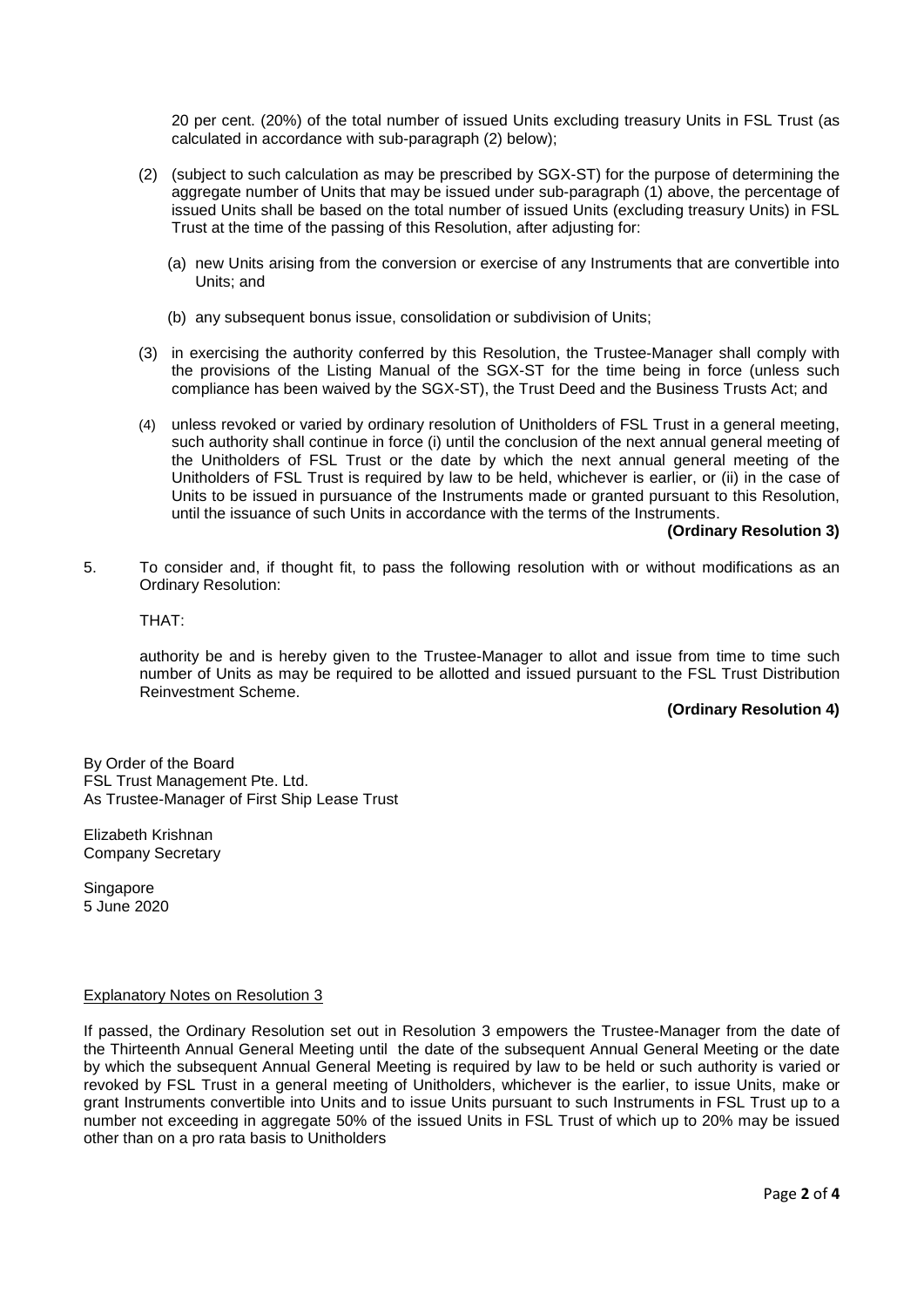The aggregate number of Units which may be issued shall be based on the total number of issued Units (excluding treasury Units) at the time Resolution 3 is passed after adjusting for new Units arising from the conversion or exercise of any Instruments that are convertible into Units, as well as any subsequent bonus issue, consolidation or subdivision of Units.

#### Explanatory Notes on Resolution 4

Resolution 4 is a renewal of the resolution that was approved by Unitholders at the Twelfth Annual General Meeting held on 22 April 2019.

If passed, the Ordinary Resolution set out in Resolution 4 authorises the Trustee-Manager to issue Units pursuant to the FSL Trust Distribution Reinvestment Scheme, which was adopted by resolution of the Unitholders at the Extraordinary General Meeting held on 9 October 2008, to Unitholders who, in respect of a qualifying distribution, have elected to receive Units in lieu of the cash amount of that qualifying distribution.

## **NOTES:**

## **1. General**

This Thirteenth Annual General Meeting ("AGM"), convened by the Trustee-Manager, will be held by electronic means, pursuant to the COVID-19 (Temporary Measures) (Alternative Arrangements for Meetings for Companies, Variable Capital Companies, Business Trusts, Unit Trusts and Debenture Holders) Order 2020. A unitholder will not be able to attend the AGM in person.

Alternative arrangements have been put in place to allow unitholders to participate in the AGM by (i) watching or listening to the AGM proceedings via a Live Webcast; (ii) submitting questions in advance of the AGM; and (iii) voting by proxy at the AGM.

## **2. Notice of AGM**

This Notice of AGM is sent to unitholders by electronic means via publication on the Trustee-Manager's website at the URL *https://www.fsltrust.com.* The Notice will also be available on the SGX website at the URL *https://www.sgx.com/securities/company-announcement*s. A printed copy of the Notice will not be sent to unitholders.

## **3. Attendance at AGM**

Attendance at the AGM will be via electronic means. Unitholders or their corporate representatives (in the case of a member which is a legal entity) will be able to participate in the AGM by accessing a live webcast or live audio feed. Unitholders who are interested to participate at the AGM are required to pre-register their interest at *sg.conveneagm.com/fsltrust* for verification purposes.

The Website will be open for pre-registration from 9:00 a.m. on 5 June 2020 and will close at 4:30 p.m. on 28 June 2020. Following verification, an email will be sent to unitholders on or around 28 June 2020 via the email address provided on pre-registration. If you have any queries on the Webcast, please email *support@conveneagm.com* or call the toll-free telephone number 800 852 3335.

## **4. Voting by proxy**

Unitholders who wish to exercise their right to vote must submit a proxy form to appoint the Chairman of the Meeting to vote on their behalf. Unitholders appointing the Chairman of the Meeting as proxy must give specific directions as to the manner of voting or abstentions from voting, in the proxy form, failing which, the appointment will be treated as invalid. The proxy form can be downloaded from the Trustee-Manager's website at the URL *https://www.fsltrust.com*. and will also be available on the SGXNet.